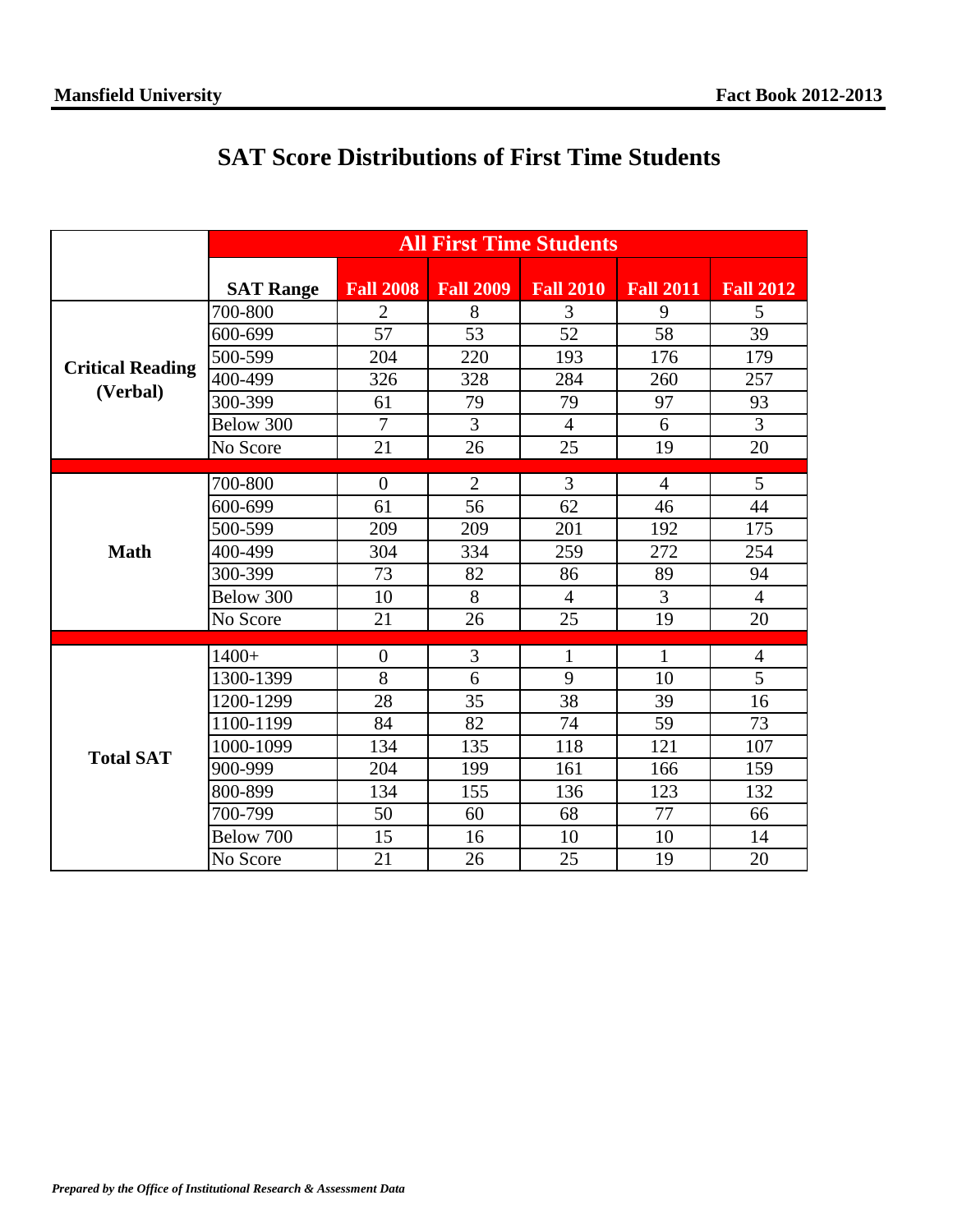|                                     | <b>All First Time Bachelor Students</b> |                  |                  |                  |                  |                  |
|-------------------------------------|-----------------------------------------|------------------|------------------|------------------|------------------|------------------|
|                                     | <b>SAT Range</b>                        | <b>Fall 2008</b> | <b>Fall 2009</b> | <b>Fall 2010</b> | <b>Fall 2011</b> | <b>Fall 2012</b> |
| <b>Critical Reading</b><br>(Verbal) | 700-800                                 | $\overline{2}$   | 8                | 3                | 9                | 5                |
|                                     | 600-699                                 | 56               | 53               | 50               | 56               | 38               |
|                                     | 500-599                                 | 196              | 209              | 183              | 170              | 172              |
|                                     | 400-499                                 | 263              | 269              | 234              | 217              | 207              |
|                                     | 300-399                                 | 18               | 20               | 15               | 22               | 27               |
|                                     | Below 300                               | $\overline{0}$   | $\boldsymbol{0}$ | $\overline{0}$   | $\overline{0}$   | $\mathbf{1}$     |
|                                     | No Score                                | 17               | 14               | 13               | 11               | 14               |
|                                     |                                         |                  |                  |                  |                  |                  |
| <b>Math</b>                         | 700-800                                 | $\overline{0}$   | $\overline{2}$   | 3                | $\overline{4}$   | 5                |
|                                     | 600-699                                 | 58               | 53               | 60               | 44               | 43               |
|                                     | 500-599                                 | 198              | 201              | 192              | 184              | 165              |
|                                     | 400-499                                 | 255              | 277              | 205              | 216              | 212              |
|                                     | 300-399                                 | 22               | 26               | 25               | 26               | 25               |
|                                     | Below 300                               | $\overline{2}$   | $\overline{0}$   | $\overline{0}$   | $\overline{0}$   | $\overline{0}$   |
|                                     | No Score                                | 17               | 14               | 13               | 11               | 14               |
|                                     | $1400+$                                 | $\boldsymbol{0}$ | 3                | $\mathbf{1}$     | $\mathbf{1}$     | $\overline{4}$   |
| <b>Total SAT</b>                    | 1300-1399                               | 8                | 6                | 9                | 10               | 5                |
|                                     | 1200-1299                               | 26               | 35               | 37               | 38               | 16               |
|                                     | 1100-1199                               | 82               | 78               | 60               | 58               | 70               |
|                                     | 1000-1099                               | 126              | 129              | 113              | 114              | 103              |
|                                     | 900-999                                 | 192              | 190              | 151              | 154              | 148              |
|                                     | 800-899                                 | 98               | 115              | 102              | 96               | 99               |
|                                     | 700-799                                 | $\overline{2}$   | 3                | 3                | 3                | $\overline{4}$   |
|                                     | Below 700                               | $\mathbf{1}$     | $\theta$         | 13               | $\theta$         | $\mathbf{1}$     |
|                                     |                                         |                  |                  |                  |                  |                  |
|                                     | No Score                                | 17               | 14               | 13               | 11               | 14               |